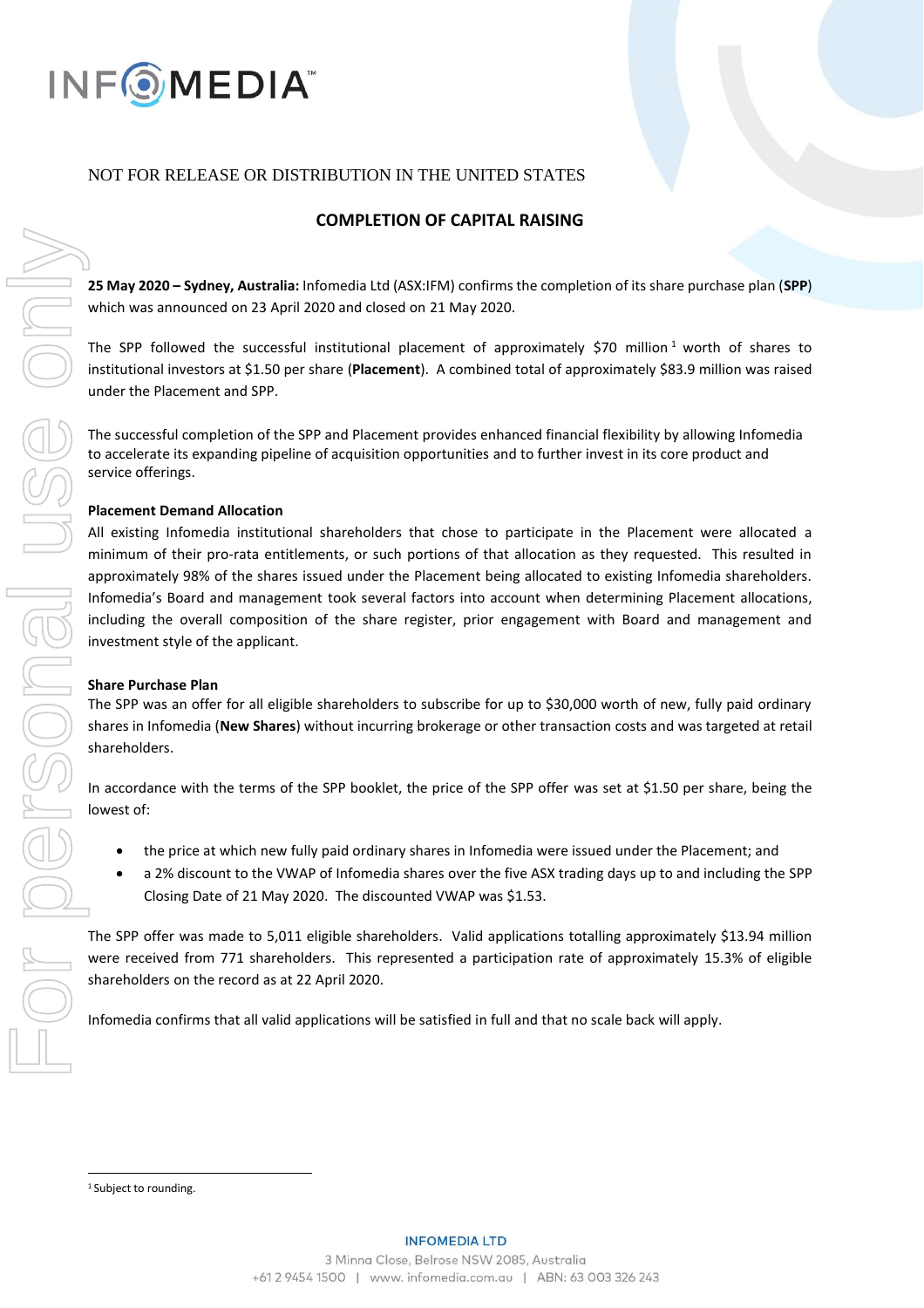

Approximately 9.3 million New Shares will be issued under the SPP on 28 May 2020 and those shares are expected to commence trading on ASX on 29 May 2020. New Shares issued under the SPP will rank equally with existing Infomedia shares on issue.

Holding statements will be dispatched to successful applicants on 29 May 2020.

#### *ENDS*

#### *This release was authorised by the Infomedia Ltd Board.*

**About Infomedia**: Infomedia Ltd (ASX:IFM) is a technology services developer and supplier of electronic parts catalogues and service systems to the global automotive industry. Infomedia also provides information management and analysis for the Australian automotive and oil industries. Infomedia has led innovation in service infrastructure within global automotive distribution networks for more than 25 years and continues to expand its reach within the three regions in which it operates.

Please visit Infomedia's website [https://www.infomedia.com.au](https://www.infomedia.com.au/) and YouTube channel <https://www.youtube.com/infomedialtd> for more information.

#### **Further queries, please contact:**

Daniel Wall Company Secretary O: +61 2 9454 1728 M: + 61 414 991 614 E[: dwall@infomedia.com.au](mailto:dwall@infomedia.com.au)

Tanya Thomas Head of Investor Relations & Communications O: +61 2 9454 1547 M: + 61 424 693 055 E[: tthomas@infomedia.com.au](mailto:tthomas@infomedia.com.au)

Important Notice

#### **FORWARD-LOOKING STATEMENTS**

This announcement contains certain "forward-looking statements". The words "expect", "anticipate", "estimate", "intend", "believe", "guidance", "should", "could", "may", "will", "predict", "plan" and other similar expressions are intended to identify forward-looking statements. Indications of, and guidance on, future earnings and financial position and performance are also forward-looking statements. Forward-looking statements, opinions and estimates provided in this announcement are based on assumptions and contingencies that are subject to change without notice and involve known and unknown risks and uncertainties and other factors that are beyond the control of Infomedia, its directors and management. This includes statements about market and industry trends, which are based on interpretations of current market conditions.

Forward-looking statements are provided as a general guide only and should not be relied upon as an indication or guarantee of future performance. Actual results, performance or achievements may differ materially from those expressed or implied in such statements and any projections and assumptions on which these statements are based. These statements may assume the success of Infomedia's business strategies. The success of any of those strategies will be realised in the period for which the forward-looking statement may have been prepared or otherwise. Infomedia cautions shareholders and prospective shareholders not to place undue reliance on forward-looking statements and except as required by law or regulation, none of Infomedia, its representatives or advisers assumes any obligation to update these forward-looking statements. No representation or warranty, express or implied, is made as to the accuracy, likelihood of achievement or reasonableness of any forecasts, prospects, returns or statements in relation to future matters contained in this announcement. The forward-looking statements are based on information available to Infomedia as at the date of this announcement. Except as required by law or regulation (including the ASX Listing Rules), none of Infomedia, its representatives or advisers undertakes any obligation to provide any additional or updated information whether as a result of a change in expectations or assumptions, new information, future events or results or otherwise. Indications of, and guidance or outlook on, future earnings or financial position or performance are also forward-looking statements.